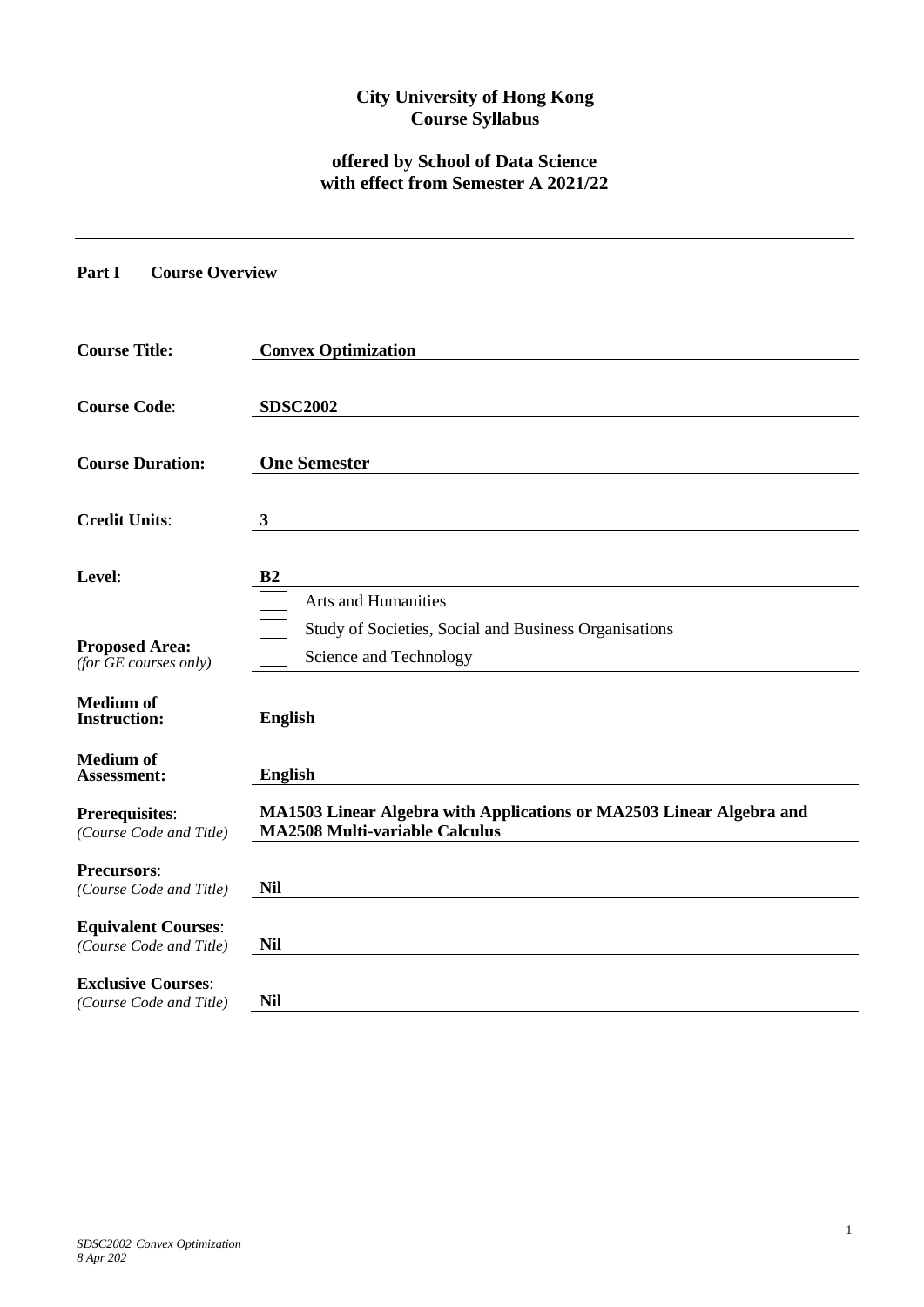## **Part II Course Details**

## **1. Abstract**

*(A 150-word description about the course)*

This is a fundamental and introductory course on optimization theory and introduces basic concepts, theories and methods of optimization techinques. It emphasizes the fundamental theories of important optimization algorithms with a focus on applications to data science. It also equips students with computing algorithms and techniques of applying taught methods to solve practical problems.

### **2. Course Intended Learning Outcomes (CILOs)**

*(CILOs state what the student is expected to be able to do at the end of the course according to a given standard of performance.)*

| No. | $CLOS$ <sup>#</sup>                                           | Weighting*<br>(i f) | Discovery-enriched<br>curriculum related |           |    |
|-----|---------------------------------------------------------------|---------------------|------------------------------------------|-----------|----|
|     |                                                               | applicable)         | learning outcomes                        |           |    |
|     |                                                               |                     | (please tick where                       |           |    |
|     |                                                               |                     | appropriate)                             |           |    |
|     |                                                               |                     | A1                                       | A2        | A3 |
| 1.  | Explain clearly basic concepts of convex optimization.        | 10%                 | ٦                                        |           |    |
| 2.  | Solve problems of convex optimization with fundamental        | 25%                 |                                          |           |    |
|     | methods by characterizing and identifying the properties of   |                     | N                                        | V         |    |
|     | the solutions.                                                |                     |                                          |           |    |
| 3.  | Explain and apply the math theories of convex optimization    | 25%                 | $\mathcal{N}$                            | $\sqrt{}$ |    |
|     | without or with constraints.                                  |                     |                                          |           |    |
| 4.  | Explain the derivation and development of classic modern      | 20%                 |                                          |           |    |
|     | optimization algorithms and be familiar with distinctive      |                     |                                          | V         |    |
|     | properties of different methods;                              |                     |                                          |           |    |
| 5.  | Apply mathematical and computational methods of               | 20%                 |                                          |           |    |
|     | optimization to solving real-life problems in context of data |                     |                                          | V         |    |
|     | science and machine learning.                                 |                     |                                          |           |    |
|     |                                                               |                     |                                          |           |    |

*\* If weighting is assigned to CILOs, they should add up to 100%.* 100%

*# Please specify the alignment of CILOs to the Gateway Education Programme Intended Learning outcomes (PILOs) in Section A of Annex.* 

*A1: Attitude* 

*Develop an attitude of discovery/innovation/creativity, as demonstrated by students possessing a strong sense of curiosity, asking questions actively, challenging assumptions or engaging in inquiry together with teachers.*

*A2: Ability*

*Develop the ability/skill needed to discover/innovate/create, as demonstrated by students possessing critical thinking skills to assess ideas, acquiring research skills, synthesizing knowledge across disciplines or applying academic knowledge to self-life problems.*

A3: *Accomplishments*

*Demonstrate accomplishment of discovery/innovation/creativity through producing /constructing creative works/new artefacts, effective solutions to real-life problems or new processes.*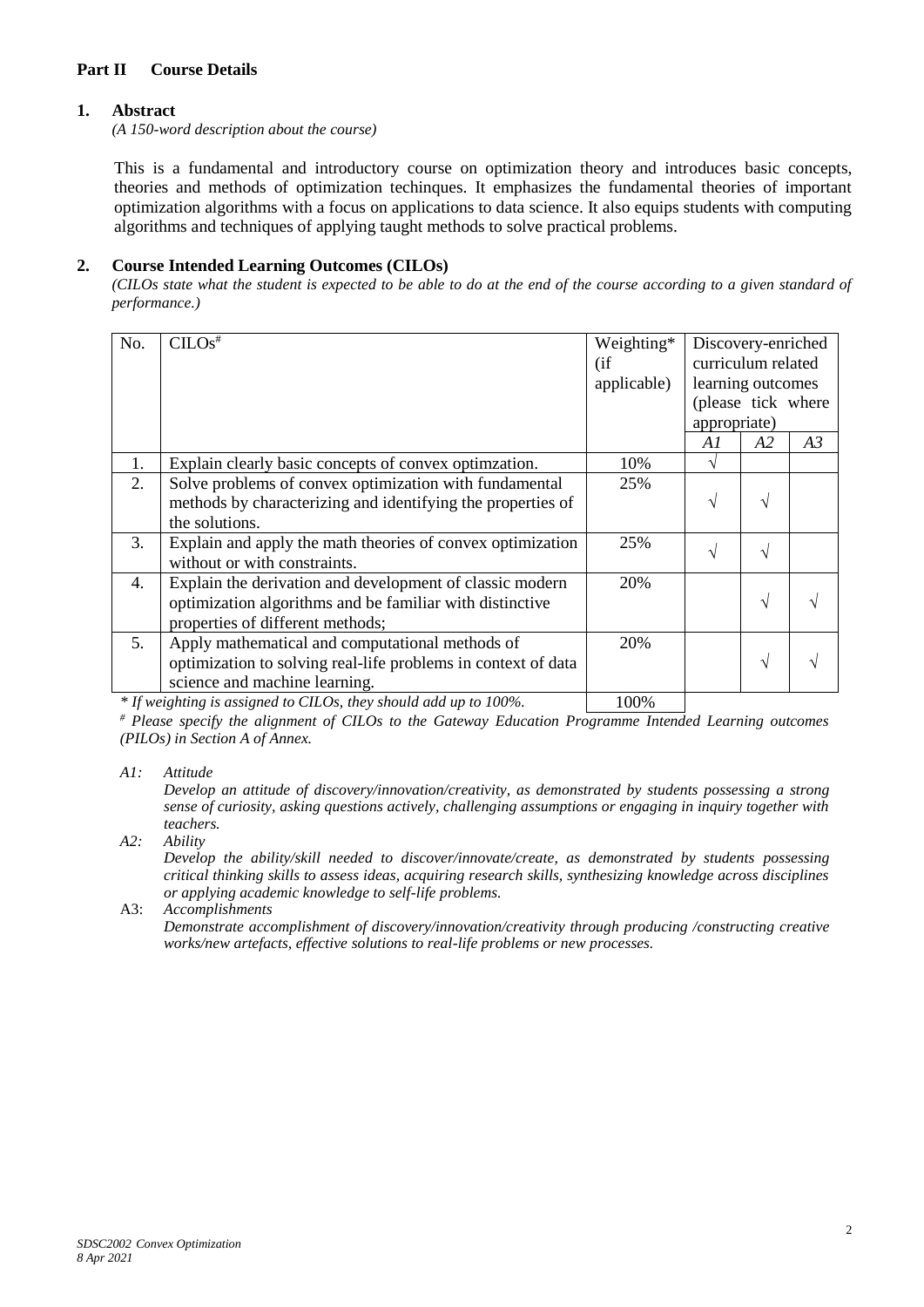# **3. Teaching and Learning Activities (TLAs)**

*(TLAs designed to facilitate students' achievement of the CILOs.)*

| <b>TLA</b>   | <b>Brief Description</b>                      |          | CILO No.      |    |                   | Hours/week |             |
|--------------|-----------------------------------------------|----------|---------------|----|-------------------|------------|-------------|
|              |                                               |          |               |    |                   |            | (if         |
|              |                                               |          | 2             | 3  | $\overline{A}$    |            | applicable) |
| Lecture      | Learning through <b>teaching</b> is primarily | $\Delta$ | اد            | اد | $\mathbf{\hat{}}$ | اد         | 39 hours in |
|              | based on lectures.                            |          |               |    |                   |            | total       |
| Take-home    | Learning through take-home                    |          | $\mathcal{L}$ | ٦. | $\mathbf{\hat{}}$ |            | after-class |
| assignments  | assignments helps students understand         |          |               |    |                   |            |             |
|              | techniques of basic methods in as well        |          |               |    |                   |            |             |
|              | as their applications in solving              |          |               |    |                   |            |             |
|              | optimization problems.                        |          |               |    |                   |            |             |
| Online       | Learning through online examples for          |          |               |    | اد                |            | after-class |
| applications | applications helps students create and        |          |               |    |                   |            |             |
|              | formulate mathematical models and             |          |               |    |                   |            |             |
|              | apply to a range of practical problems        |          |               |    |                   |            |             |
|              | in economics/science.                         |          |               |    |                   |            |             |

## **4. Assessment Tasks/Activities (ATs)**

*(ATs are designed to assess how well the students achieve the CILOs.)*

| <b>Assessment Tasks/Activities</b>     | CILO No. |                |   |   | Weighting* | <b>Remarks</b> |                                                                                                                                                                                                                            |
|----------------------------------------|----------|----------------|---|---|------------|----------------|----------------------------------------------------------------------------------------------------------------------------------------------------------------------------------------------------------------------------|
|                                        |          | $\overline{2}$ | 3 | 4 | 5          |                |                                                                                                                                                                                                                            |
| <b>Continuous Assessment: 40%</b>      |          |                |   |   |            |                |                                                                                                                                                                                                                            |
| Test and quiz                          | V        |                | V |   |            | 30%            | Questions are designed for<br>the part of the course to see<br>how well the students have<br>learned basic concepts of<br>methods in convex<br>optimization and recognized<br>their applications in solving                |
| Hand-in assignments                    | V        | V              | V | V | $\sqrt{}$  | 10%            | optimization problems.<br>These are skills based<br>assessment to enable<br>students to demonstrate the<br>understanding of theories<br>and the ability of applying<br>optimization methods in a<br>diversity of problems. |
| Formative take-home assignments        |          | V              | V | V | V          | 0%             | The assignments provide<br>students chances to<br>demonstrate their<br>achievements on techniques<br>of optimization learned in<br>this course.                                                                            |
| Examination: 60% (duration: 2 hours)   |          |                |   |   |            |                |                                                                                                                                                                                                                            |
| Examination                            | ٦Ι       |                |   |   | V          | 60%            |                                                                                                                                                                                                                            |
| *The weightings should add up to 100%. |          |                |   |   | 100%       |                |                                                                                                                                                                                                                            |

For a student to pass the course, at least 30% of the maximum mark for the examination must be obtained.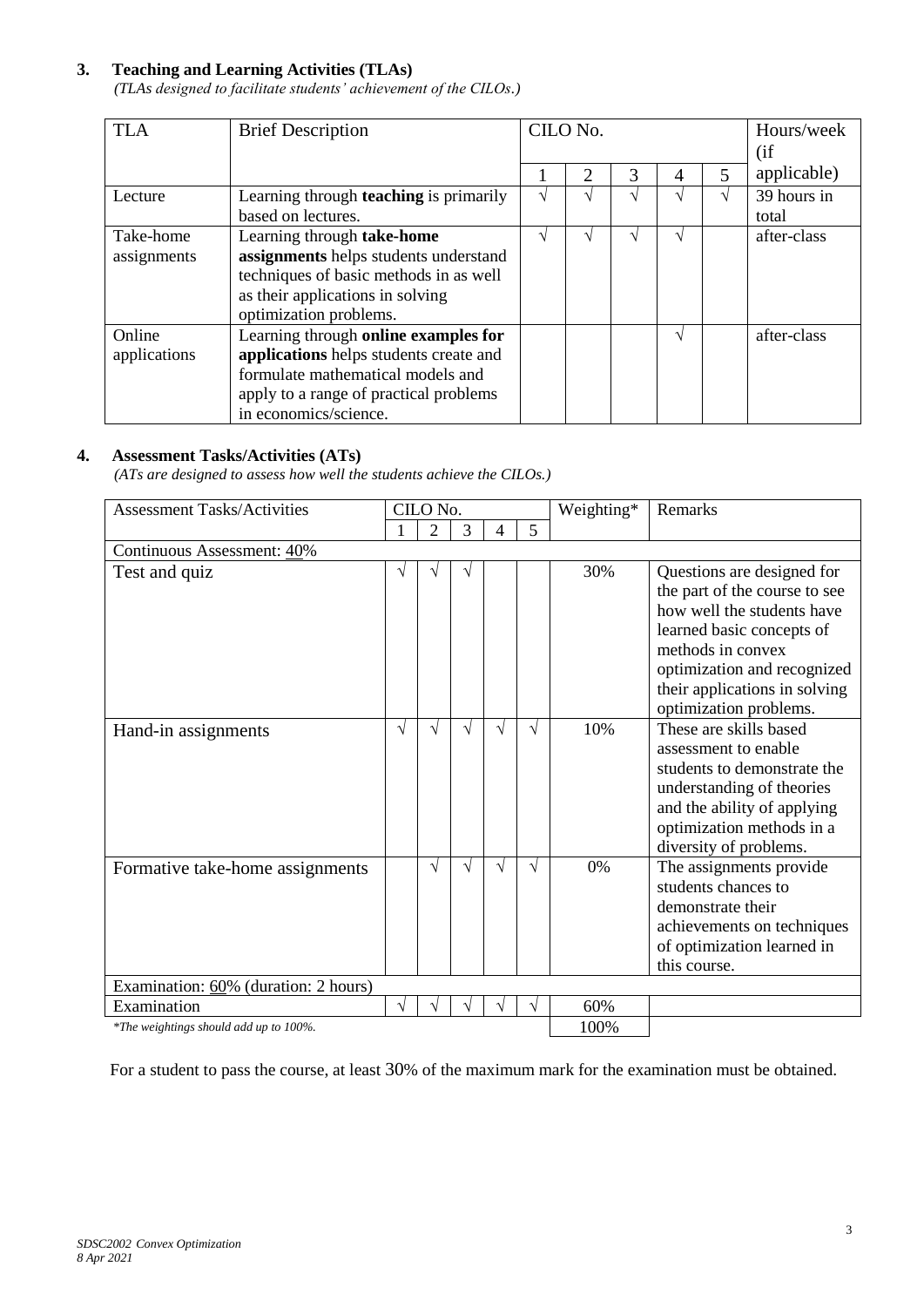# **5. Assessment Rubrics**

*(Grading of student achievements is based on student performance in assessment tasks/activities with the following rubrics.)*

| <b>Assessment Task</b>                      | Criterion                                                                                                                                          | Excellent             | Good                         | Fair                      | Marginal     | Failure                                           |
|---------------------------------------------|----------------------------------------------------------------------------------------------------------------------------------------------------|-----------------------|------------------------------|---------------------------|--------------|---------------------------------------------------|
| Test and quiz                               | Ability to understand the basic concepts of methods in<br>convex optimization and recognize their applications in<br>solving optimization problems | $(A+, A, A-)$<br>High | $(B+, B, B-)$<br>Significant | $(C+, C, C-)$<br>Moderate | (D)<br>Basic | (F)<br>Not even<br>reaching<br>marginal<br>levels |
| Hand-in<br>2.<br>assignments                | Ability to apply the techniques of optimization methods in<br>a diversity of problems                                                              | High                  | Significant                  | Moderate                  | <b>Basic</b> | Not even<br>reaching<br>marginal<br>levels        |
| Examination<br>3.                           | Ability to solve optimization problems with fundamental<br>methods in optimization.                                                                | High                  | Significant                  | Moderate                  | Basic        | Not even<br>reaching<br>marginal<br>levels        |
| Formative<br>4.<br>take-home<br>assignments | Ability to demonstrate students' achievements on<br>techniques of optimization learned in this course                                              | High                  | Significant                  | Moderate                  | Basic        | Not even<br>reaching<br>marginal<br>levels        |